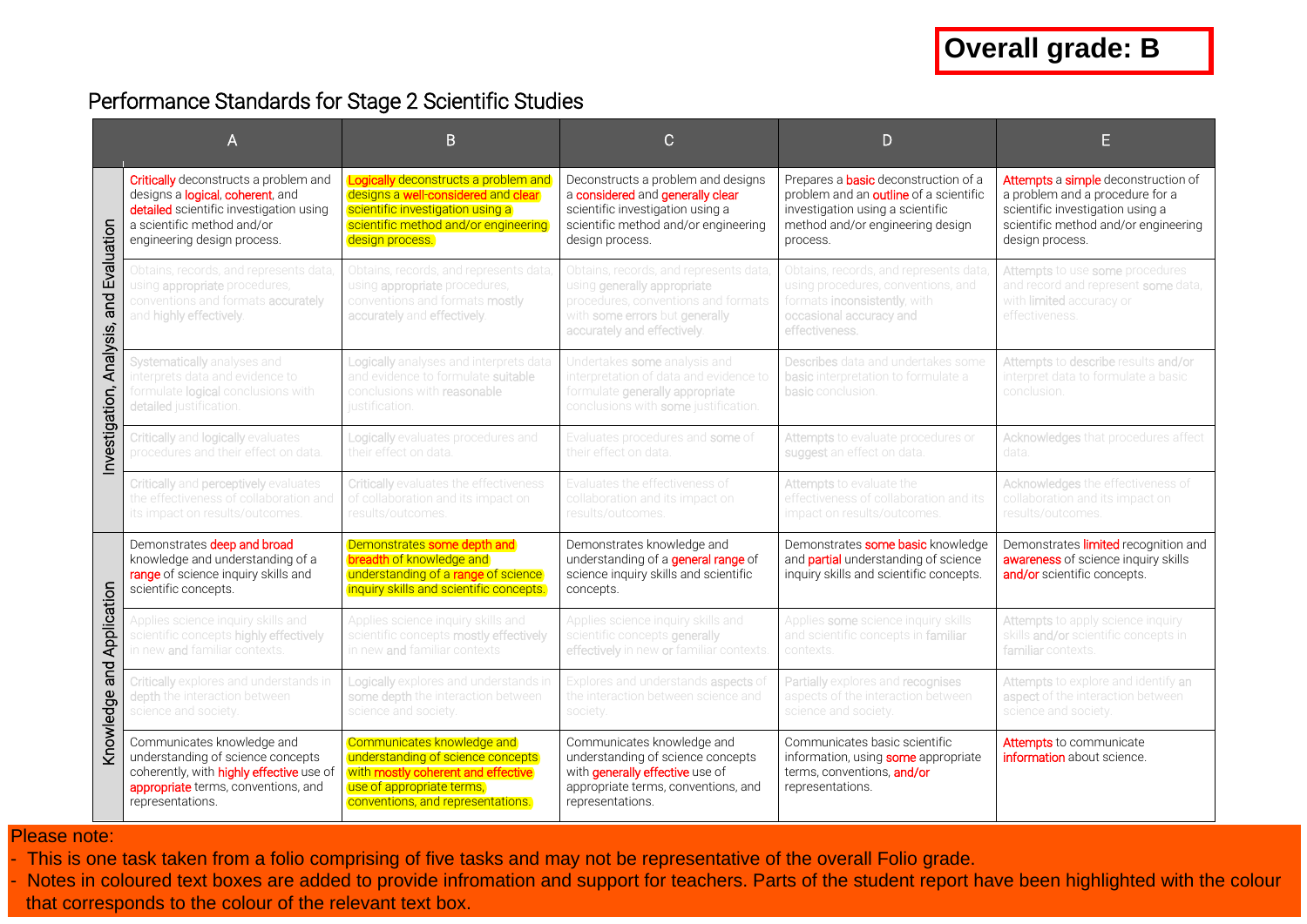## **AT1 Inquiry Folio – Proposal**

## **Designing a toy for a child with special needs**



This was a good opportunity to further explore how different aspects of the toy could be tested and establish success criteria for the product. For example, how would the student test the string strength? What units would this be measured in? What is the minimum strength needed for the choice of string?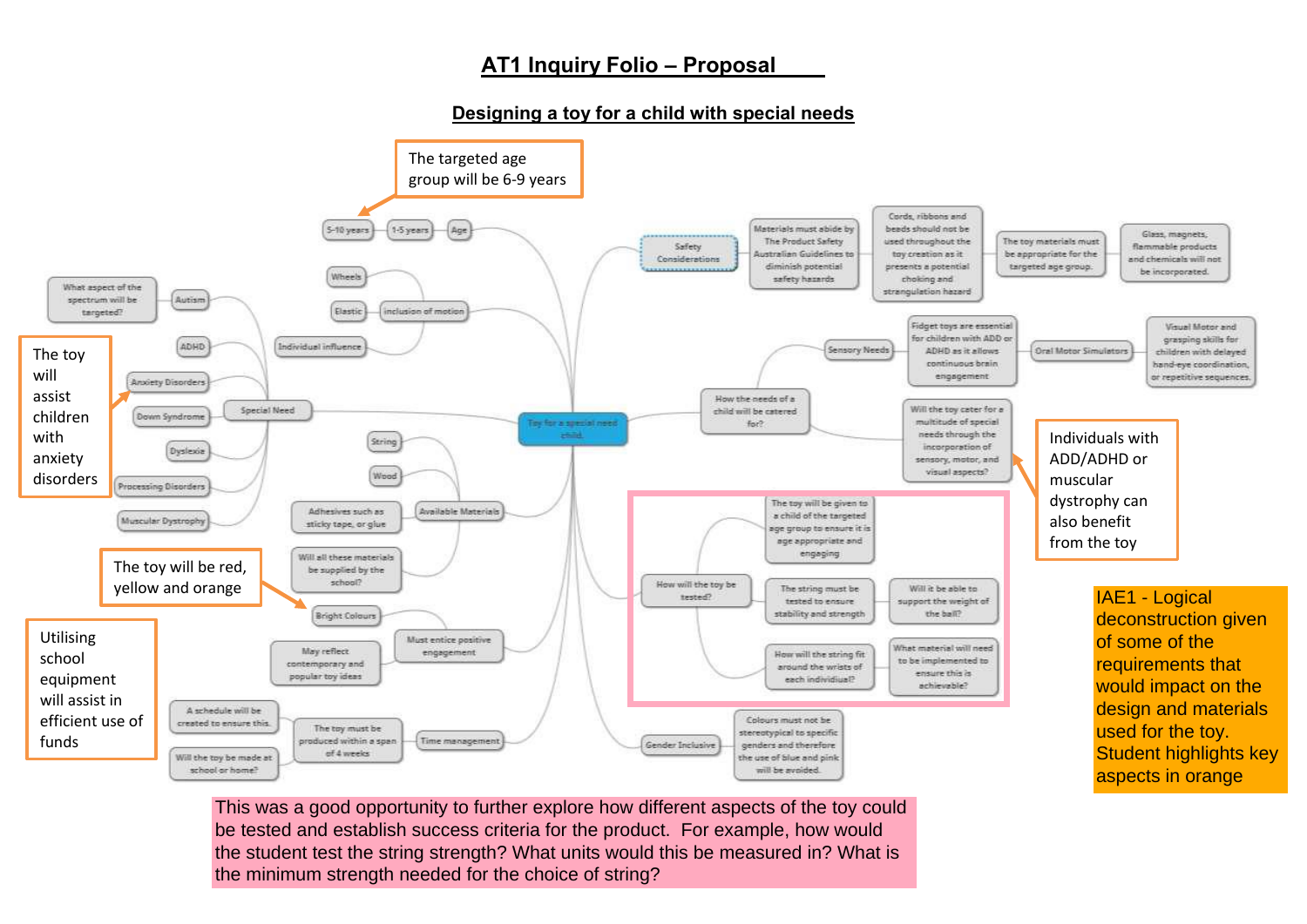The task aims to create an educational toy of motion, which caters to the needs of a child who experiences mild to severe anxiety. To ensure the needs of anxiety are met, extensive research will be conducted in order to grasp a greater understanding of the disorder and the issues it presents to the psychological, social, and physical wellbeing of children. Through this greater knowledge, a toy will be crafted for an anxious child between the ages of 6- 9, which provides a sense of comfort, security and reassurance, fundamentally aiding essential learning and rehabilitation. KA1 - demonstrates

Anxiety is a normal and healthy emotion which entails nervousness, fear, worry and apprehension, however, when an individual experiences overwhelming senses of anxiety which prevents, daily activity, social interactions, academic engagement and relationships, it may in fact be classed as a mental disorder (Felman, 2018). The condition is rapidly becoming increasingly common amongst children and teens, with a worrying 1 in 3 (36.6%) being diagnosed with the disorder (Centers for Disease Control and Prevention, 2019). To assist a child with anxiety a stress ball on a string will be crafted to offer a form of security, whilst simultaneously acting as an aid tool to manage the overwhelming and stressful tasks present in everyday life. Reassurance and familiarity will be incorporated within the toy through the string, which is able to be adjusted to fit a child's wrist, enabling the stress ball to remains connected to the individual. The sensory, fidget toy offers children a distraction from symptoms, providing a calming sensory experience, which ultimately releases tension. Although a fidget toy such as a stress ball will not cure anxiety, it undeniably encourages positive thoughts through a proficient, small toy that can be easily used anywhere, especially within a classroom setting.

The stress ball will entail warm colours such as red, yellow and orange to entice happiness and will display a 'positive' facial expression to ease nerves and act as a reassuring gesture (Gremillion, 2019). To aid sensory stimulation the 'happy' stress ball will have 'hair' constructed from chunky yellow yarn, which was specifically chosen due to its soft nature and its ability to stretch, which can distract a child from overwhelming worries.

Furthermore, the stress ball on a string will be infused with Lavender Essential Oil due to its relaxation effect which is widely believed to reduce anxiety and induce calming. A study published in Physiology and Behaviour in 2005, which focused on 200 individuals, awaiting a dental procedure, highlighted that breathing in the scent of lavender lessened anxiety and improved mood (Wong, 2019). This research evidently suggests that lavender oil can aid as a calming technique, and therefore will be beneficial to the success of the stress ball toy. stress ball will entail warm colours such as red, yellow and orange to entice happiness and will display a 'positive' facial expression to ease nerves and requirements<br>
as a reassuring gesture (Gremillon, 2019). To aid sen

As the stress ball is linked to a child's wrist through a flexible, size adjustable string fastener, motion will indisputably become apparent as the toy is able to be used freely without the fear of it falling or rolling away. It can also be squeezed.

### **Materials**

- The stress ball will be crafted through the use of;
	- 1X Orange Balloon
	- **1X size adjustable fastener**
	- 2X sheets of memory foam
	- **•** Yellow Chunky Yarn
	- Red Elastic String
	- **1X Black Texta**
	-

IAE1 - materials necessary for the solution are provided some depth of knowledge and understanding around mental health issues that justifies the need for this solution is provided. KA4 - Use of research to justify the need and the design of the toy

requirements of the toy have been provided. Some justification included.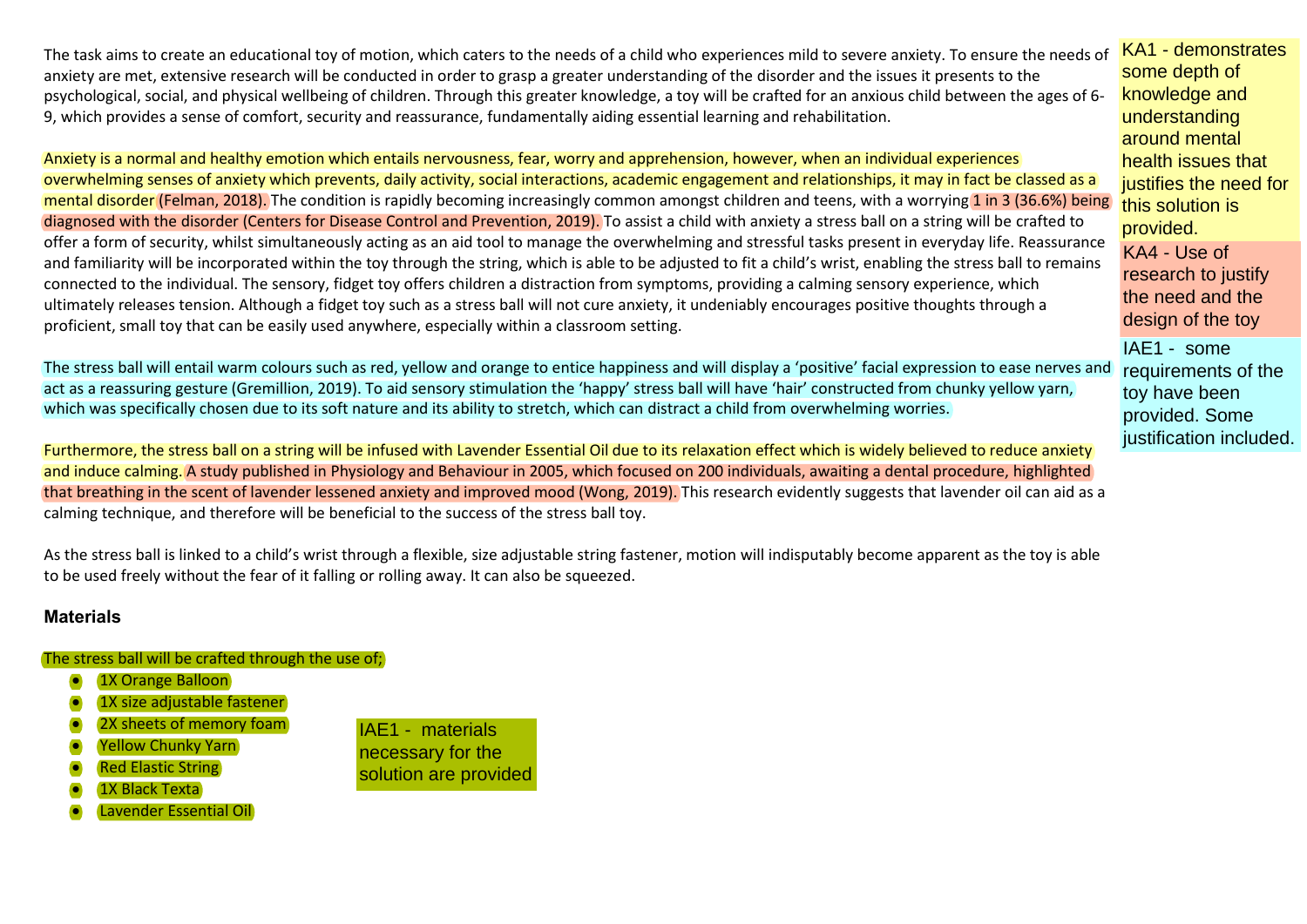Safety considerations must be acknowledged and further analysed in order to ensure no threats or potential hazards are inflicted upon a child's wellbeing. The Product Safety Australian Guidelines will be researched and closely obliged by to ensure this. The balloon can easily be cut posing a choking threat and exposes inside materials such as foam. As string presents a possible strangulation factor the toy will be targeted towards an age demographic of 6-9, due to a higher level of proficiency, awareness and greater responsibility.

## **Diagram**



IAE1 - Reference made to product testing for safety. Specific details of what will be tested and how this will be done (and what data will be collected) is unclear.

IAE1 - Use of annotated image helps to show what the the end result (solution) might look like on completion.